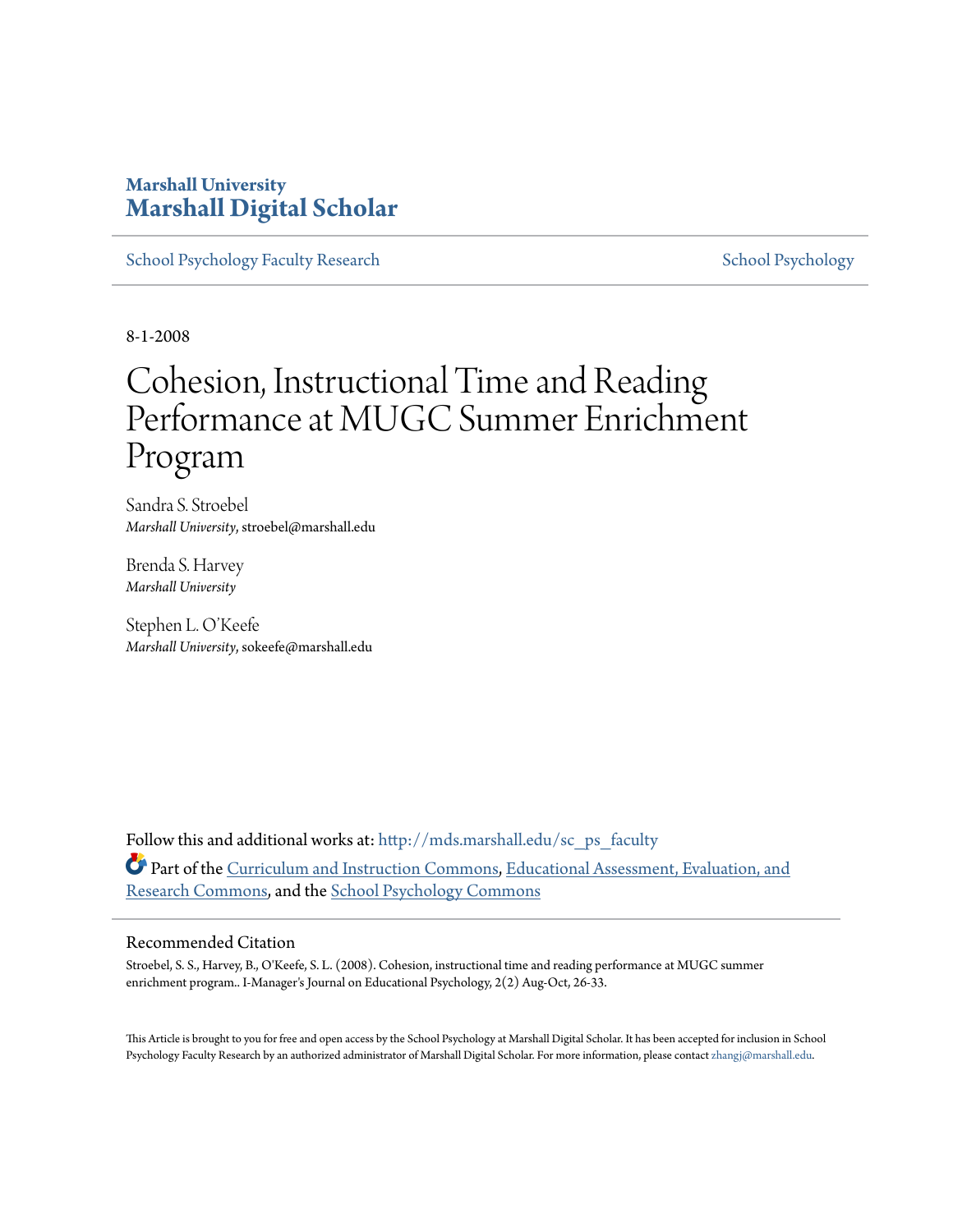### COHESION, INSTRUCTIONAL TIME AND READING PERFORMANCE AT MUGC SUMMER ENRICHMENT PROGRAM

By

SANDRA S. STROEBEL\*

BRENDA S. HARVEY\*\* STEPHEN O'KEEFE\*\*\*

*\* Assistant Professor, Marshall University Graduate College \*\* School Psychologist, Marshall University Graduate College \*\*\* Professor, Marshall University Graduate College*

#### *ABSTRACT*

*As schools attempt to improve the services to struggling readers, teachers are encouraged to work collaboratively to enhance instruction. Studies are needed to examine the effects of teaming on student performance. The purpose of this*  study was to determine if team cohesion or instructional time at the Marshall University Graduate College Summer *Enrichment Program (MUGCSEP) would be correlated with measures of reading performance for students who attended the program. Statistical analyses yielded a statistically significant correlation between cohesion, instructional time and reading performance during the 2006 program. While in 2007, instructional time was not significantly correlated, cohesion results yielded a mildly inverse statistically significant correlation with reading performance. Due to differences in assessment procedures between the years, this finding supports the possibility that team cohesion may be an important factor in the assessment of children's reading performance.*

*Keywords: Team Cohesion, Reading Performance Instructional Time Cohesion Instructional Time and Reading Performance at MUGC Summer Enrichment*

#### INTRODUCTION

Due to changes in laws and current educational philosophy, schools are attempting to intervene early in reading and provide services within the regular education setting. In 2002, the reauthorization of the Elementary and Secondary Act also recognized as the No Child Left Behind (NCLB) Act strengthened the resolve to improve reading skills by intervening early (U.S. Department of Education, National Center for Education Statistics, 2006). This Congressionally approved landmark law, No Child Left Behind legislation demanded all students to be tested for adequate yearly progress, to determine mastery toward academic proficiency levels. The national policy required every school district to devote intensified attention and serious intervention towards the academic necessities of the multiple types of students at risk for reading failure (No Child Left Behind Act of 2001). Good, Simmons, and Kame'enui (2001) stated a dynamic, prevention-oriented, school-based assessment and intervention system intended to monitor the growth and development of children through critical early school years was necessary to prevent reading failure and ensure academic success for all students. In order to effectively provide these services, teachers with different educational backgrounds are working together. Literacy specialists, special education teachers and regular education educators are coordinating services to help children's literacy skills. While not referred to as teams, these teachers teach children in a coordinated effort. At the summer practicum site for the School Psychology Department at Marshall University Graduate College, the authors have been fostering team work for several years. Our study is an analysis of the relationship between reading performance and teaming.

### Review of Literature

#### *Team Cohesion*

Teams are a group of people formed together to work for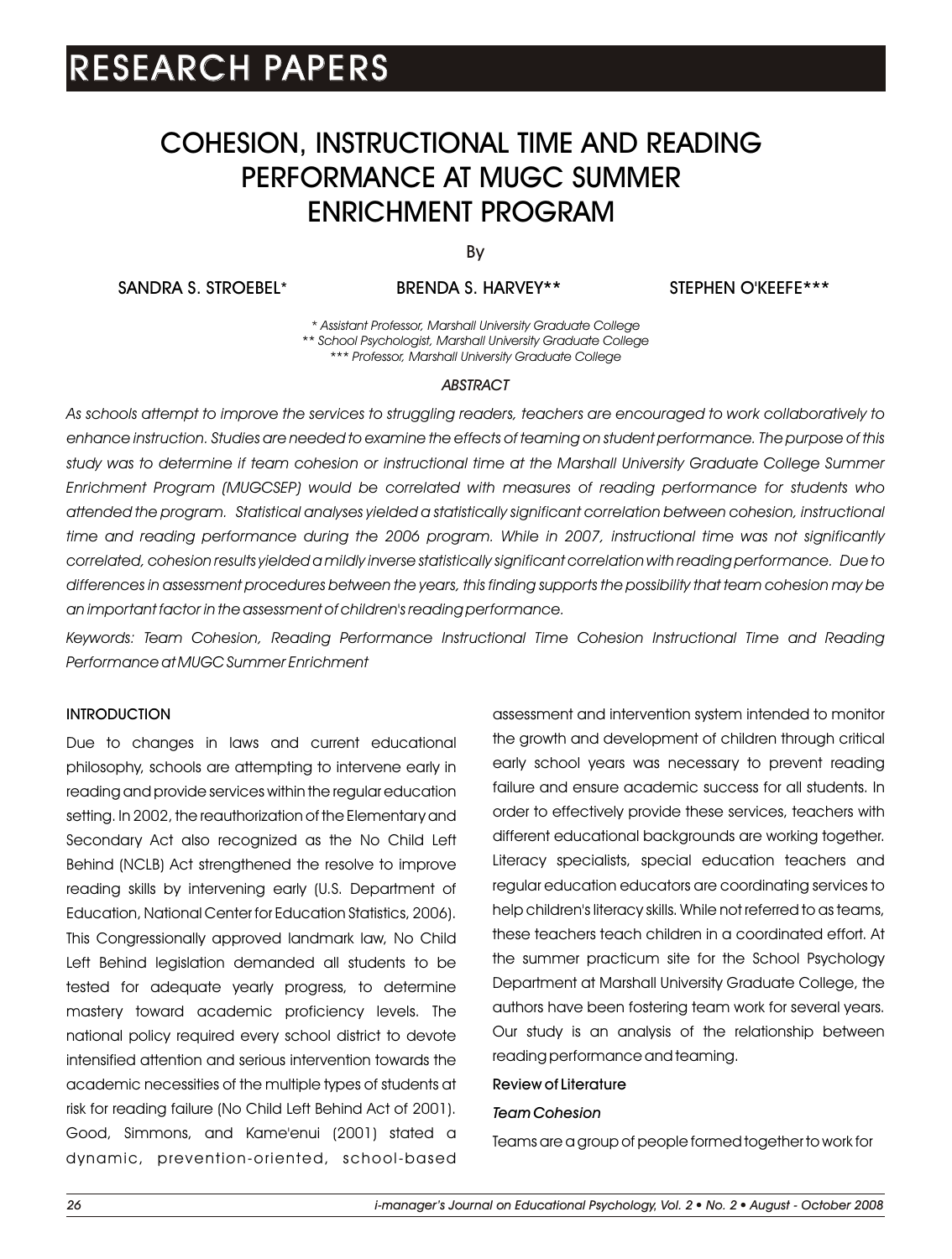a common goal. Teams in education consist of people with the common goal of effectively educating students. They are valuable because they utilize strengths and specialized skills from different individuals and perform tasks that may not have been easy or possible for one person (Iverson, 2002). In order for the teams to be successful they need to have a plan or "process" (Fleming & Monda-Amaya, 2001; Iverson). Team process is the way that a team works together, i.e. structure and communication, to successfully complete goals and tasks. The more the team understands and properly utilizes process, the more the team will be successful (Iverson).

A very important part of team process is group cohesion. A dictionary definition of cohering is "to stick or hold together in a mass that resists separation" (Costello, 1993). Therefore, team cohesion can be defined as a group of people that "stick" together and resist separation. In order to determine group or team cohesion many researchers have developed surveys or questionnaires for participants to complete (Dorn, Papalewis, & Brown, 1995; Fleming & Monda-Amaya, 2001; Mullen & Copper, 1994). These surveys include questions concerning trust, respect, inter-personal attraction, commitment to task, and group pride. An important part of group cohesion is the trust, a group has for its members (Iverson, 2002). Trusting team members, feeling safe in sharing ideas, and respecting for each other are highly rated for team cohesion (Fleming & Monda-Amaya). Cohesion can help a team member to be more committed to the group and the group goals (Dorn, et al.). In an integrated study by Mullen and Copper (1994), 49 studies were selected from over 200 articles, reports, or theses that researched group cohesion. From these 49 studies group cohesion was operationally defined as interpersonal attraction, commitment to task, and group pride. Previous research was unable to make a definite determination of cohesion on performanceeffect. Mullen and Copper conducted a meta-analysis and reported that performance effect can be impacted by team cohesion. An inspection of the studies analyzed in this research found only groups within military, business,

sports, and medicine. It does not appear that groups or teams in education have been researched in relation to the impact of cohesion. The authors were unable to find current research on team effectiveness in the field of education. As education has changed to include students in special education within a general education classroom, more teachers are being asked to teach as a team. Due to this new wave in education it is important that team cohesion as it relates to education be researched further.

#### *Reading Performance*

Reading is an essential component in the success of people in today's society (Reutzel & Cooter, 2004). Research indicates that failure in school, substance abuse, and criminal behavior can be linked to low reading achievement (Reutzel & Cooter). There is a need to improve the reading performance of children in the United States. The No Child Left Behind Act (NCLB), signed into law by President Bush in January 2002, gives flexibility for school districts to use federal funds, but also provides accountability for schools to educate all students (United States Department of Education, Office of Elementary and Secondary Education (U.S. Dept. of Ed), 2002). As a result of this act there has been an increased emphasis in reading. In the year 2000, less than 29 percent of all fourthgrade students performed at or above the proficient level in the National Assessment of Educational Progress in reading (U.S. Dept. of Ed). In order to address this issue, Title I, a federal reading program, uses its funds to target those schools with the most need. The program allows for flexible funding in order to provide additional staff, professional development, extended-time programs, and other strategies that will help to improve reading achievement (U.S. Dept. of Ed). Another program designed to help students' reading improvement is Reading First. This program helps states, school districts, and schools to ensure that all students are reading at grade level or above by the end of third grade (U.S. Dept. of Ed). It is clear from the NCLB act that reading is a concern for America's children and improvement of reading is the goal.

There have been many researchers attempting to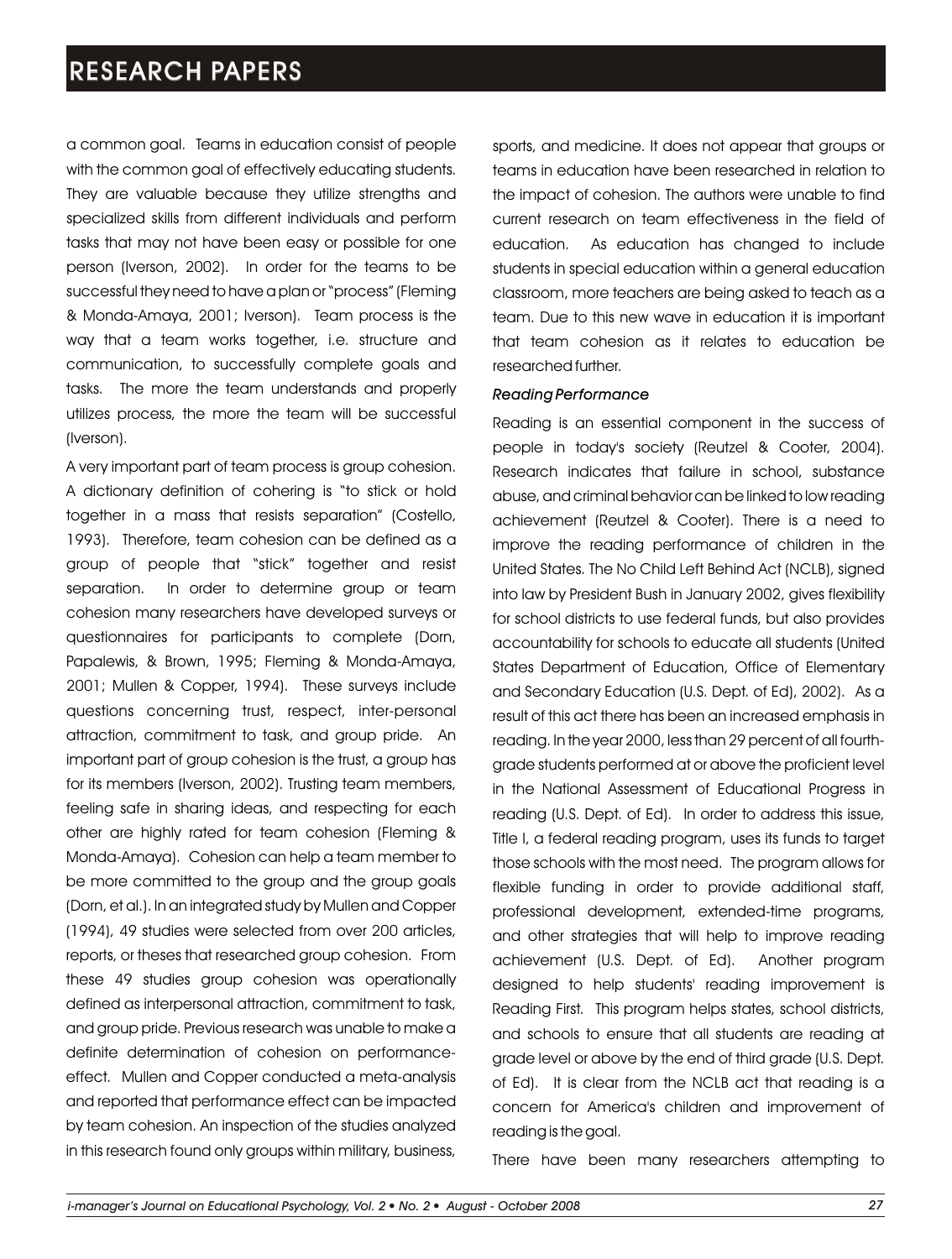determine the best approach to improving reading skills in children. Some research indicates that an increase in instructional time will have an impact on reading performance (Harn, Linan-Thompson, & Roberts, 2008; Simmons, et al., 2007). Students who had fewer opportunities to engage in extended reading practice were at higher risk for low reading performance (Harlarr, Dale, & Plomin, 2007). The amount of time exposed to and engaged in reading is correlated with reading performance. Young students and at-risk readers also benefit from additional instructional time (Harn, et al.; Simmons, et al.). At-risk kindergarten students who were given an additional 15 minutes of highly specified instruction daily in addition to their regular classroom instruction had an improvement in reading skills (Simmons, et al.). Additionally, at-risk students who received 60 minutes of reading intervention daily for 24 weeks showed a significant increase in reading outcomes. This finding indicated that additional time impacted reading fluency (Harn, et al.). In order to measure reading performance and determine instructional needs, students are often given curriculum based assessments.

### *Curriculum-Based Assessment*

In order to determine the instructional needs of a student to individualize reading instruction and resulting achievement, the student's current skill level needs to be assessed (Gravios & Gickling, 2002). Curriculum Based Assessments (CBA) are used to measure those skill levels as they pertain to the curriculum. They are also used to monitor progress and assist in the "matching" of instruction to the needs of the student (Gravios & Gickling). Gravios and Gickling (2002) describe an instructional match as, "the interplay between a student's existing prior knowledge, the student's capacity for information processing, and the demands presented by the learning task." Two CBAs that are research based and proven to be reliable and valid include, Running Records and Dynamic Indicators of Basic Early Literacy Skills (DIBELS).

### Purpose of this Study

The MUGCSEP uses multi-disciplinary teams to provide

instruction to students. The purpose of this study is to evaluate the use of team teaching and to determine if the cohesiveness of teams and instructional time will correlate with reading performance.

### *Hypotheses*

- 1. Higher team cohesion will correlate with a higher measure of reading performance.
- 2. More instructional time will correlate with a higher measure of reading performance.

### Methodology

### *Marshall University Graduate College Summer Enrichment Program*

The Marshall University Graduate College Summer Enrichment Program (MUGCSEP) is a lab school designed for practicum experience for graduate students. Graduate students from School Psychology, School Counseling, Reading and Special Education were assigned by program directors to a multidisciplinary team. These teams were first introduced during a threehour orientation about four weeks prior to the start of the Summer Enrichment Program. During orientation, teams are provided an overview of the program as well as participate in team building exercises. Team collaboration was central to the program's philosophy. Training in team building, collaboration, and diagnostic teaching of reading occurred in the first week of the program. The youth arrived on the second week. The program schedule was Monday through Thursday from 7:30 AM to 1:30 PM for a total of six weeks (Krieg, Meikamp, O'Keefe, & Stroebel, 2006).

Each team was assigned a classroom of students that were multi-age, multi-ability with a full inclusion of students with special needs. The curriculum was literacy based and instruction was hands-on learning. The teams developed the classroom management plan and instructional activities. There was a 60 minute uninterrupted reading block each day. Students' instructional needs were assessed often with CBAs and the instructional activities were planned according to those needs. Each team was responsible for developing a portfolio of their work to include assessment data, lesson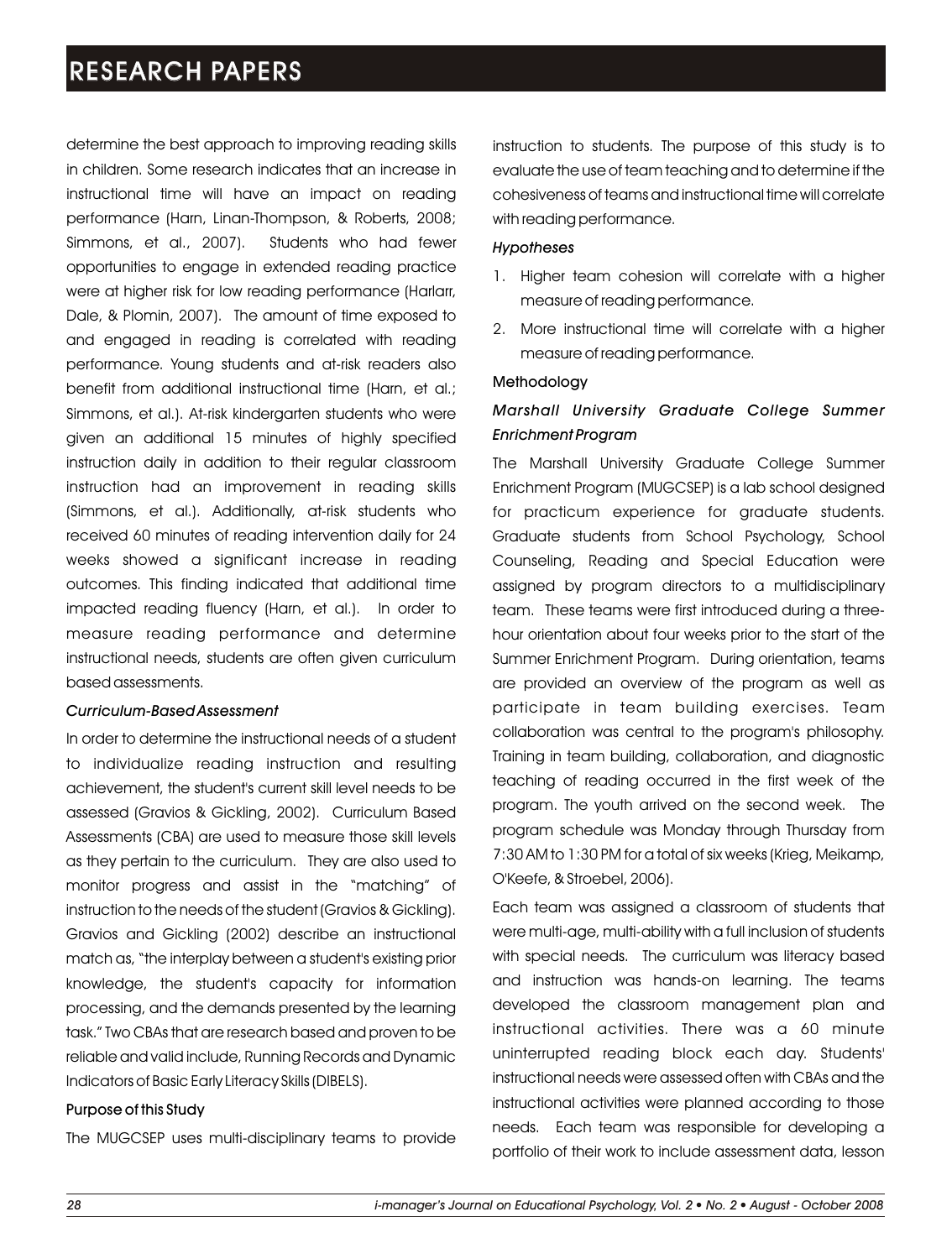plans, evaluation of the students' progress and program success. Therefore, it was imperative that these teams worked collaboratively to reach their goals. (Krieg, et al., 2006).

### *Subjects*

The subjects of this study included 41graduate students in 2006 and 41 graduate students in 2007, both male and female, that attended MUGC and participated in the MUGC Summer Enrichment Program. These graduate students were seeking certification in one of four areas: School Counseling, School Psychology, Special Education, and Reading. In this study both male and female students who attended the MUGC Summer Enrichment Program in 2006 or 2007 were included. Participation in this program was voluntary, yet some students were enrolled to avoid retention for the upcoming school year or were struggling academically during the previous school year. In 2006, 62 students in grades ranging from  $1<sup>st</sup>$  through 6<sup>th</sup> with complete data sets were chosen for this study. In 2007, 29 students in grades ranging from  $1<sup>st</sup>$  through 6<sup>th</sup> were chosen. There were a smaller number of participants in 2007 because only students with complete DIBELS data sets were included.

### *Instruments*

The instruments utilized in this study were Running Records in 2006, DIBELS in 2007 and a likert scaled thermometer reading from both years. Running records are informal assessment tools used by teachers to help to determine a student's instructional needs. It has high reliability at .90 (Reutzel & Cooter, 2004). Teachers assess students by listening to them read a passage from a leveled reader and by recording the number of errors the student makes. A percentage of words read correctly is calculated to determine at what level the student was able to read the passage and where to begin instruction for that student, 95-100% is Independent Level, 90-94% is Instructional Level, 80-89% is Frustration Level (Reutzel & Cooter). The data derived from the assessment could be used to develop an instructional plan for the student in order to improve reading performance.

DIBELS is a CBA that helps to identify students at risk for reading problems. The primary uses of DIBELS are to identify children in need of intervention and evaluate the effectiveness of intervention strategies. For prevention purposes, DIBELS can be used to measure growth on reading skills on an ongoing basis, predict outcomes on high-stakes tests, and provide instructional goals (Good, Gruba, & Kaminski, 2002). DIBELS was developed to be used often as a measure of growth; therefore multiple forms have been created that are brief, economical, and easy to administer (Good, et al.). Like Running Records, students read passages that are scored for accuracy. The reliability ranges from .90-.98. DIBELS has different subtests depending on grade level and need of students. The Oral Reading Fluency (ORF) and Retell Fluency (RTF) subtests were used for the purposes of this study. They are both intended for students from the middle of  $1<sup>st</sup>$  grade through  $6<sup>th</sup>$  grade. The ORF uses a grade level reading probe that students are asked to read for one minute and the administrator records words omitted, substituted or hesitations of more three seconds as errors. After reading the passage the student is asked to retell what they read for purposes of the RTF. The number of words used to correctly retell the story is recorded. A score is calculated and used to determine instructional need. If a student meets the appropriate grade level score they are considered to be at benchmark and their instructional needs are being met. Students whose scores are considered to be emerging are at the strategic level and may need additional intervention. Students whose scores are considered to be a deficit are in the intensive level and need substantial intervention (Good, Kaminski, & Dill, 2002).

In addition to Running Records and DIBELS a weekly anonymous survey was given to the graduate students (See Appendix). This was developed by MUGCSEP for use in the program. For this survey students were asked to use a likert rating from 1 to 10 (1 being the lowest) of how they felt their team did during that week. The only identifying information on the survey was the team number where the student belonged.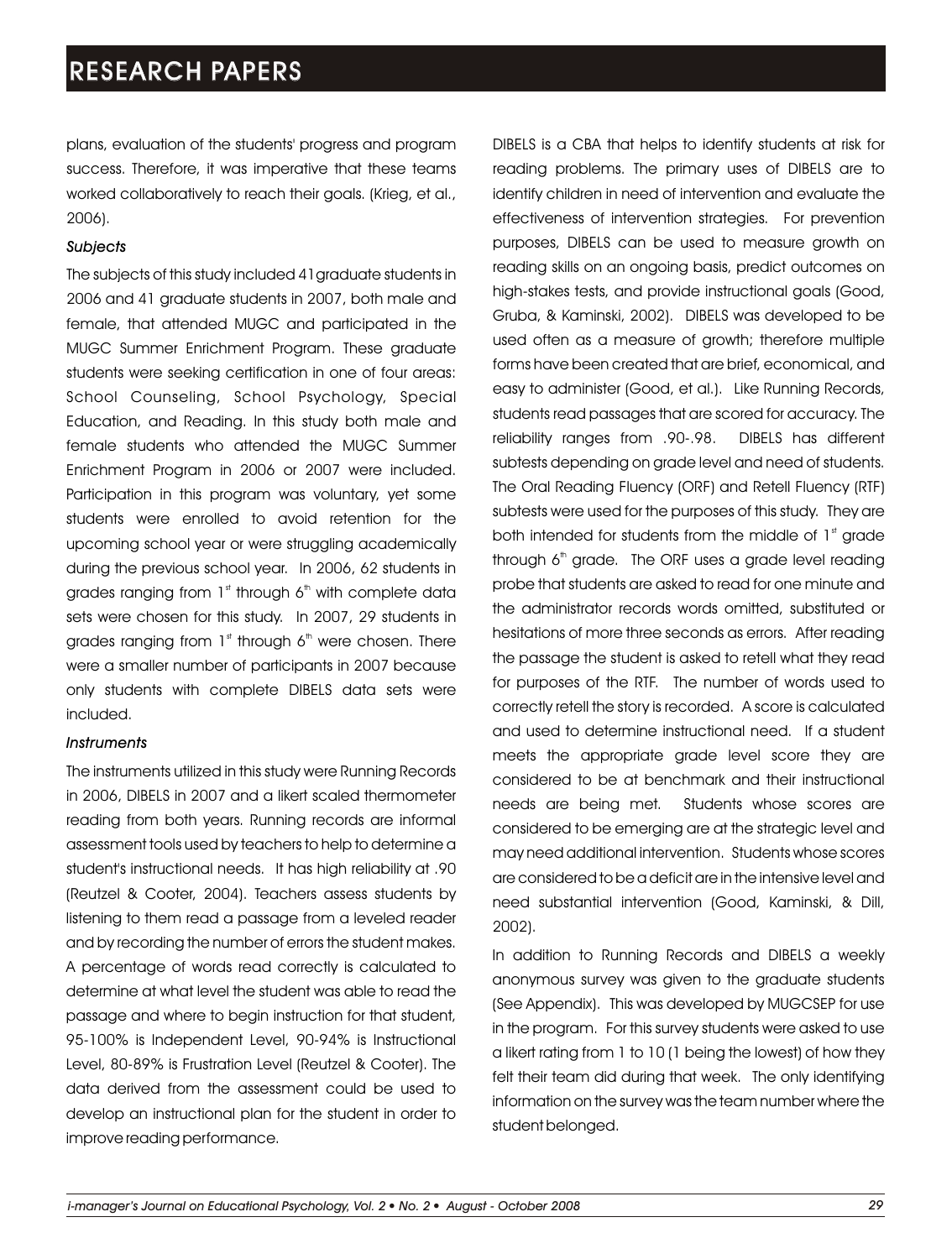#### *Procedures/Data Collection*

Data were collected during 2006 and 2007 by graduate students, some participating in the MUGCSEP, and others who were recruited by the school psychology department. During the Summer Enrichment Program students were given a curriculum based assessment at the beginning, middle and at the end of the session, either Running Records in 2006 or DIBELS in 2007, to determine the instructional need and gain. The end of program data was used for the measure of reading performance in this study because it was thought that this was when team cohesion should have the most impact.

During the five weeks of the program students received a minimum of 60 minutes of reading instruction daily. The instruction was provided by a multi-disciplinary team of MUGC graduate students working on certification in reading, special education, school counseling, or school psychology. During the 6 weeks of the Summer Enrichment Program each member of the team rated how they felt their team was doing, using a likert scale with 1 being the lowest to 10 being the highest.

The Running Record data collected in 2006 was derived from Teams 2 through 4 and 6. Students in Team 1 were in Kindergarten and did not have enough reading ability to participate in Running Record assessments. The data for Team 5 was missing.

Using the DIBELS data collected in 2007 it was determined that Teams 3 through 7 would participate in this study. Teams 1 and 2 were Preschool and Kindergarten students and were too young for the Retell Reading Fluency part of the assessment used in this study.

### **Results**

The cohesion scores for the teams were added for each week and the standard deviation was calculated for each team to determine variance. The higher the variance of the team the less the team was cohesive. In order to analyze the reading performance using the Running Record data, each book level was deemed one point. For example: if a student was assessed using a K level book their performance level was an 11. Scores for fluency were used to calculate the DIBELS data.

Instruction time was calculated by determining the attendance for each student. Since each student received an hour of literacy for each day of the program, days were equivalent to hours of literacy instruction.

A Kendall's Tau Correlation Coefficient was used to analyze the ranked data. Results of this study indicate that in 2006 there was a statistically significant correlation between cohesiveness and reading scores as assessed by the Running Records  $(r= .580, p< .01)$  (See Table 1). This finding indicates that the teams with higher cohesion had higher reading performance. In 2007 there was a mildly statistically significant inverse correlation between cohesiveness and reading performance as assessed by DIBELS (r= .292, p<.05) (See Table 2). This result indicates that the teams with higher cohesion had a lower measure in reading performance.

| Running<br>Record                | Hours of<br>Instruction | Cohesiveness | Age |
|----------------------------------|-------------------------|--------------|-----|
| 1                                |                         |              |     |
| 62                               |                         |              |     |
| Hours of Instruction<br>$.327**$ | 1                       |              |     |
| 62                               | 73                      |              |     |
| .580**                           | $.366***$               | 1            |     |
| 62                               | 62                      | 62           |     |
| $.563**$                         | $.229*$                 | $.679**$     | 1   |
| 62                               | 73                      | 62           | 93  |
|                                  |                         |              |     |

 $**$  p< 0.01 level

#### Table 1. Correlation of Variables for 2006

|                      | <b>DIBELS</b> | Hours of Instruction | Cohesiveness | Age |
|----------------------|---------------|----------------------|--------------|-----|
| <b>DIBELS</b>        | 1             |                      |              |     |
| N                    | 29            |                      |              |     |
| Hours of Instruction | .226          | 1                    |              |     |
| N                    | 11            | 11                   |              |     |
| Cohesiveness         | $.292*$       | .502                 | 1            |     |
| N                    | 28            | 11                   | 28           |     |
| Age                  | $.305*$       | .462                 | .289         | 1   |
| N                    | 29            | 11                   | 28           | 91  |
| ** $p$ < 0.05 level  |               |                      |              |     |

Table 2. Correlation of Variables for 2007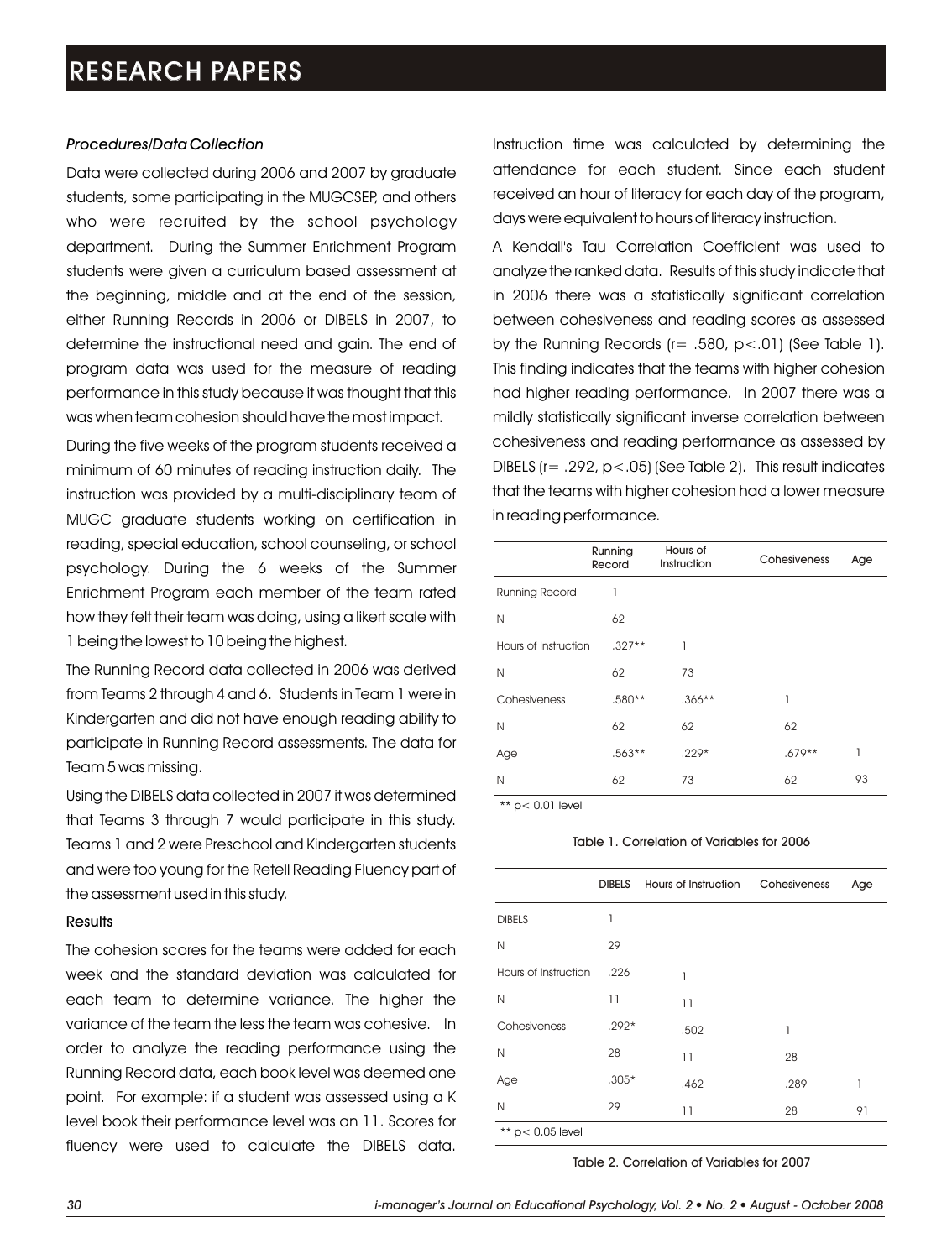Results also indicated a statistically significant correlation between the amount of instructional time and reading scores as assessed by Running Records (r=.327, p<.01) (See Table 1) in 2006. This means that the more instructional time the student had, the higher the measure of reading performance. However, in 2007 there was not a statistically significant correlation between instructional time and reading performance as assessed by DIBELS  $(r= .226, p> .05)$  (See Table 2). The lack of significant correlation indicates that instructional time did not have a relationship with the measure of reading performance in 2007.

A rival hypothesis for the significant differences may be the age of the students. Adjusting for age effects, there was still a significant effect of cohesion on reading performance with a partial eta squared of .196 (p>.001). Thus 20% of the variance was explained by team cohesion after controlling for age effects.

#### **Discussion**

An analysis of the relationship of team cohesion, instructional time and reading performance was conducted. It was hypothesized that higher team cohesion would correlate with a higher reading performance as measured by a CBA. Consistent with this hypothesis, the 2006 Running Record results yielded a statistically significant correlation between team cohesion and reading performance. These results were consistent with research that indicates team cohesion can impact task performance (Mullen & Copper, 1994). Even when an adjustment was made for age effects, team cohesion was significant. Yet contrary to what was expected, a mildly statistically significant inverse correlation was found for the 2007 DIBELS data. This seems at first to suggest that team cohesion is not an important factor. Closer analysis of the procedures of administration revealed that team members evaluated the students in 2006 using Running Records while in 2007, graduate students from the School Psychology Program who were not in the MUGCSEP did the majority of the evaluations. Thus the administration of the assessment by a non-team member, removed the effect of team

cohesion and student/teacher relationship from being assessed. What it did demonstrate is that children did not perform as well on reading tasks when assessed by nonteam members. This suggests that when CBA's are given by individuals unknown to the student, their performance may be lowered. Studies assessing this phenomena were not found in the literature. If students perform better when evaluated by a familiar person who is from a cohesive team rather than a stranger, this will have an impact on testing in the schools. When schools are making decisions about whether teachers or trained specialists evaluate students, knowing if performance can be affected by the child's relationship to the evaluator is important.

When examining the relationship between instructional time and reading performance, it was hypothesized that more instructional time would correlate with a higher measure of reading performance. Studies indicate that the more time students spend on reading the higher will be their reading performance, (Harn, et al., 2008; Simmons, et al., 2007). Results in 2006 yielded a statistically significant correlation between instructional time and reading performance, supporting previous research studies and the hypothesis. However, results in 2007 were not significant. This unexpected result may be due to the small n in 2007. Missing data sets resulted in a small sample size for this variable.

Another variable which may have impacted on the difference in findings were that two different CBA's were used to evaluate the children. This variable will need to be controlled in future studies to further examine the relationship of cohesiveness and familiarity on the evaluation of reading performance.

### Conclusion and Limitations

Children appear to perform better when evaluated by a familiar examiner who is from a cohesive team. In order to provide optimal testing situations, children should be evaluated by their instructors rather than a stranger brought into evaluate children's skills. It appears important that all the individuals working with the child to provide quality instruction need to strive to work cooperatively. One of these individuals should be selected to assess the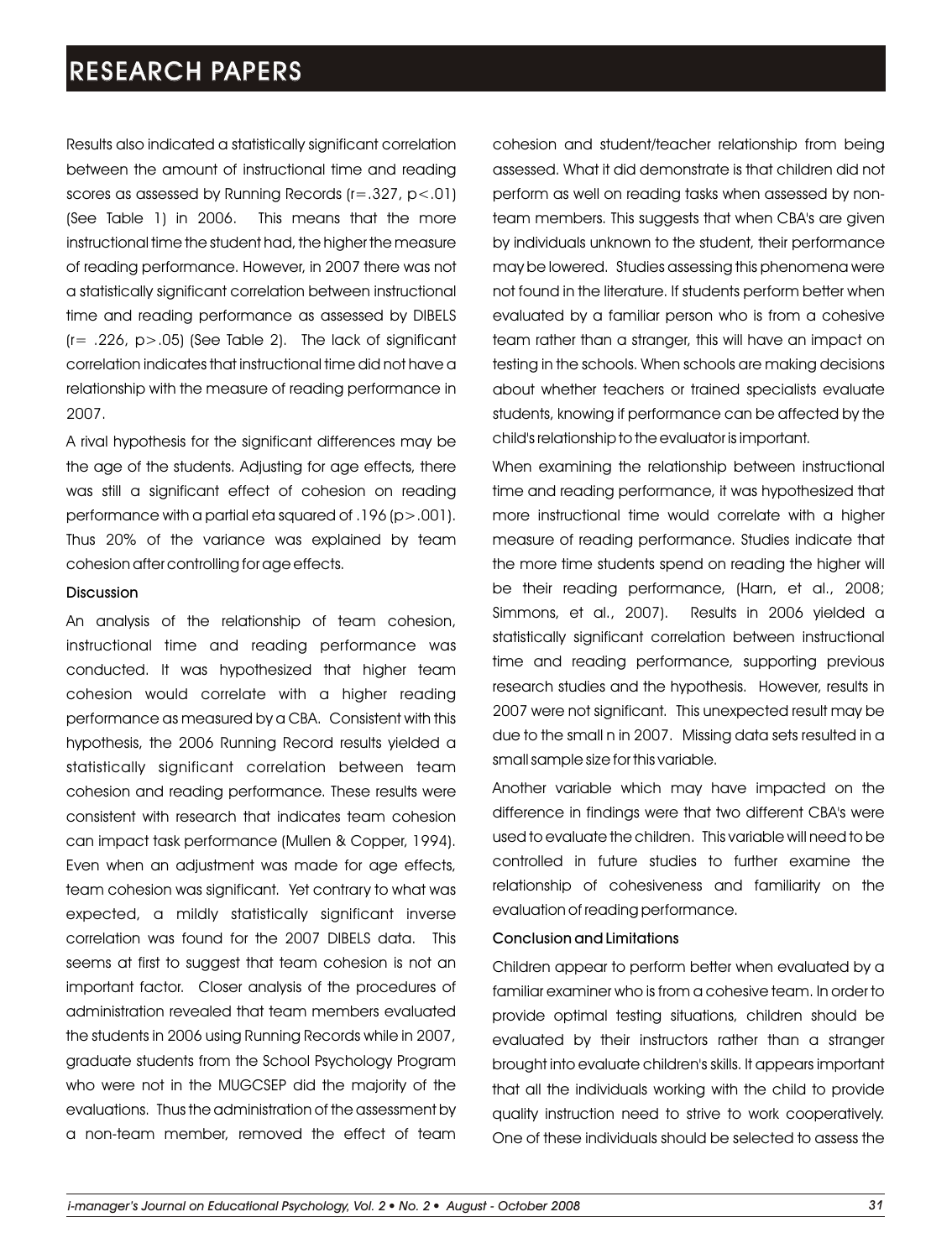child's performance rather than relying on external experts. If experts want to evaluate children, they should be included as part of the instructional team for students.

A limitation of this study was that students were voluntary and were not randomly selected from the general population. The ability to generalize the findings of this study to the general population was limited because the data utilized in this study is mainly students who struggle academically in a limited geographical area. A broader population needs to be evaluated to correct this limitation.

#### References

[1]. Costello, R. B., et al. (1993). *The American Heritage*  College dictionary. (3<sup>rd</sup> ed.). Boston: Houghton Mifflin Company.

[2]. Dorn, S. M., Papalewis, R., & Brown, R. (1995). Educators Earning Their Doctorates: Doctoral Student Perceptions Regarding Cohesiveness and Persistence. *Education*, 116, 305-315.

[3]. Fleming, J. L., & Monda-Amaya, L. E. (2001). Process Variables Critical for Team Effectiveness. *Remedial & Special Education*, 22, 158-172.

[4]. Good,R. H., Gruba, J., & Kaminski, R. A. (2002). Best Practices in Using Dynamic Indicators of Basic Early Literacy Skills (DIBELS) in an Outcomes-Driven Model. In A. Thomas, & J. Grimes (Eds.), *Best Practices in School Psychology IV* (pp. 699-720). Bathesda, MD: National Association of School Psychologists.

[5]. Good, R.H., Kaminski, R. A., & Dill, S. (2002). *Dynamic Indicators of Basic Early Literacy Skills 6<sup>th</sup> Edition: Administration and Scoring Guide*. Retrieved July 17, 2008, from University of Oregon: Institute for the Development of Educational Achievement Website: https://dibels.uoregon.edu/measures/files/admin\_and\_s coring\_6th\_ed.pdf

[6]. Good, R. H., Simmons, D. C., & Kame'enui, E. J., (2001). The importance and decision making utility of a continuum of fluency-based indicators of foundational reading skills for third grade outcomes. *Scientific Studies of Reading, 5* (3), 257-288.

[7]. Gravois, T. A., & Gickling, E. E. (2002). Best Practices

in Curriculum-Based Assessment. In A. Thomas, & J. Grimes (Eds.), *Best Practices in School Psychology IV* (pp. 657-669). Bathesda, MD: National Association of School Psychologists.

[8]. Harlarr, N., Dale, P. S., & Plomin, R. (2007). Reading Exposure; A(largely) Environmental Risk Factor with Environmentally-Mediated Effects on Reading Performance in the Primary School Years. *Journal of Child Psychology and Psychiatry*, 48, 1192-1199.

[9]. Harn, B. A., Linan-Thompson, S., & Roberts, G. (2008). Intensifying Instruction*. Journal of Learning Disabilities*, 41(2), 115-125.

[10]. Iverson, A. M. (2002). Best Practices in Problem-Solving Team Structure and Process. In A. Thomas, & J. Grimes (Eds.), *Best Practices in School Psychology IV* (pp. 657-669). Bathesda, MD: National Association of School Psychologists.

[11]. Krieg, F. J., Meikamp, J., O'Keefe, S. & Stroebel, S. S. (2006). Field-based Experience in Light of Changing Demographics. *Trainers' Forum*, 25, 15-17.

[12]. Mullen, B., & Copper, C. (1994). The Relation Between Group Cohesiveness and Performance: An Integration. *Psychological Bulletin*, 115(2), 210-228.

[13]. No Child Left Behind Act of 2001: *Reauthorization of the elementary and secondary education act legislation and policies.* Retrieved April 1, 2007 from http://www.ed. Gov/offices/OESE/esea/.

[14]. Reutzel, D. R., & Cooter, R. B., Jr. (2004). *Teaching Children to Read: Putting the Pieces Together* (4<sup>th</sup> ed.). New Jersey: Pearson.

[15]. Simmons, D. C., Kame'Enui, E. J., Harn, B., Coyne, M. D., Stoolmiller, M., Santoro, L. E., et al. (2007). Attributes of Effective and Efficient Kindergarten Reading Intervention: An Examination of Instructional Time and Design Specificity. *Journal of Learning Disabilities*, 40(4), 331- 347.

[16]. United States Department of Education, Office of Elementary and Secondary Education. (2002), *No Child Left Behind: A Desktop Reference*., Washington, D.C.

[17]. U.S. Department of Education, (2006) Institute of